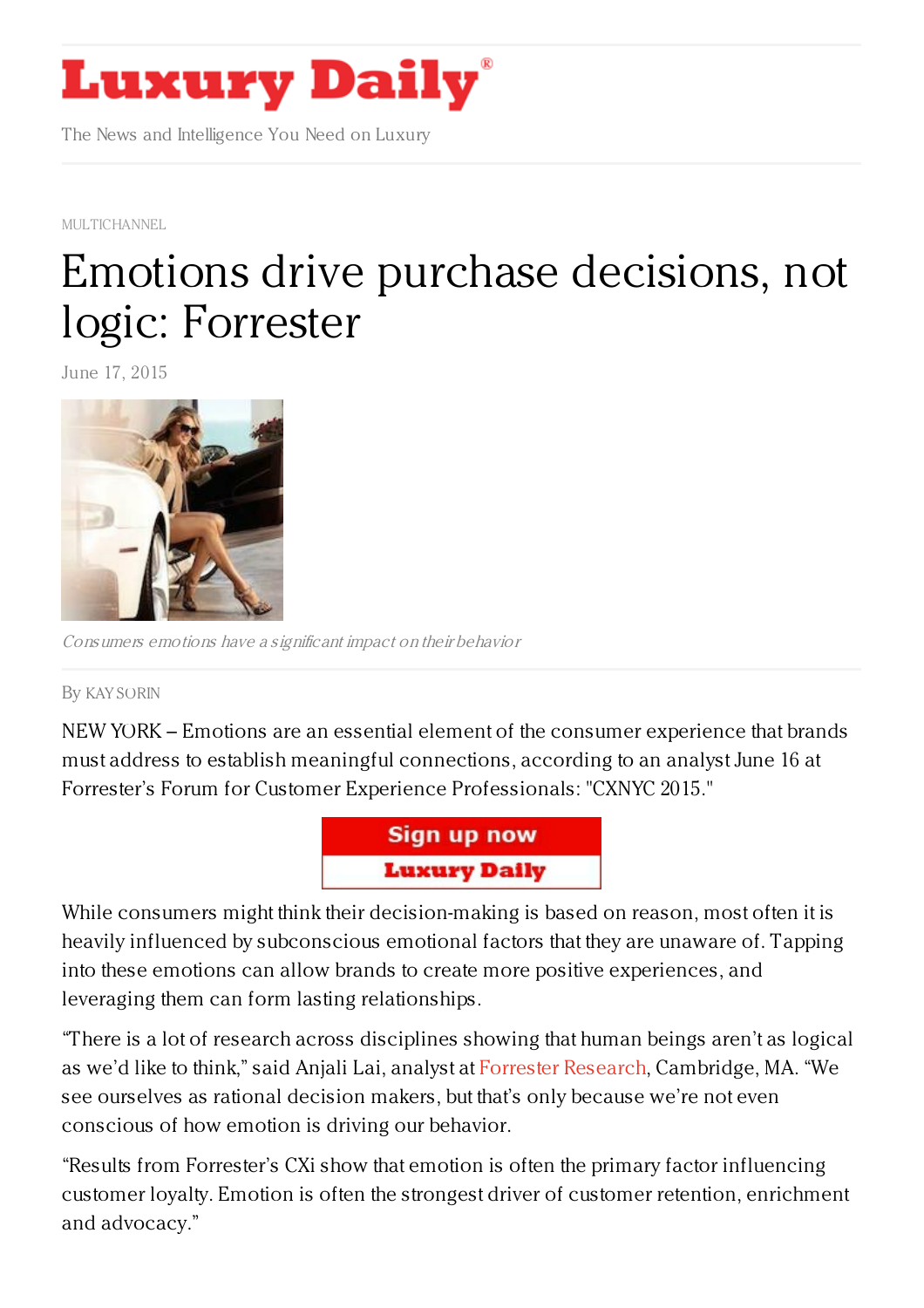## Emotional impact

Forrester's research shows that emotions have a large impact on how consumers view their interactions with brands. Brands can establish lasting connections with consumers by using experiences to create positive emotions.



Louis Vuitton's flagship store in New York

Three primary strategies can be used to make experiences as meaningful as possible for the consumer. First, brands should emphasize moments that are naturally most emotional for consumers.

Certain key moments have been shown to be especially emotional for consumers, in particular the conclusion of an experience. Consumers are more likely to remember interactions that occur at the end of an experience than the experience overall.

Second, brands can control the environment to enhance sentimental value and the context in which consumers engage with the product.



Burberry caters to consumers in its Regent Streetstore

The interactions themselves may be less important than the manner in which they are handled. For example, a brand can deliver unwanted news in a caring and sensitive way that consumers appreciate.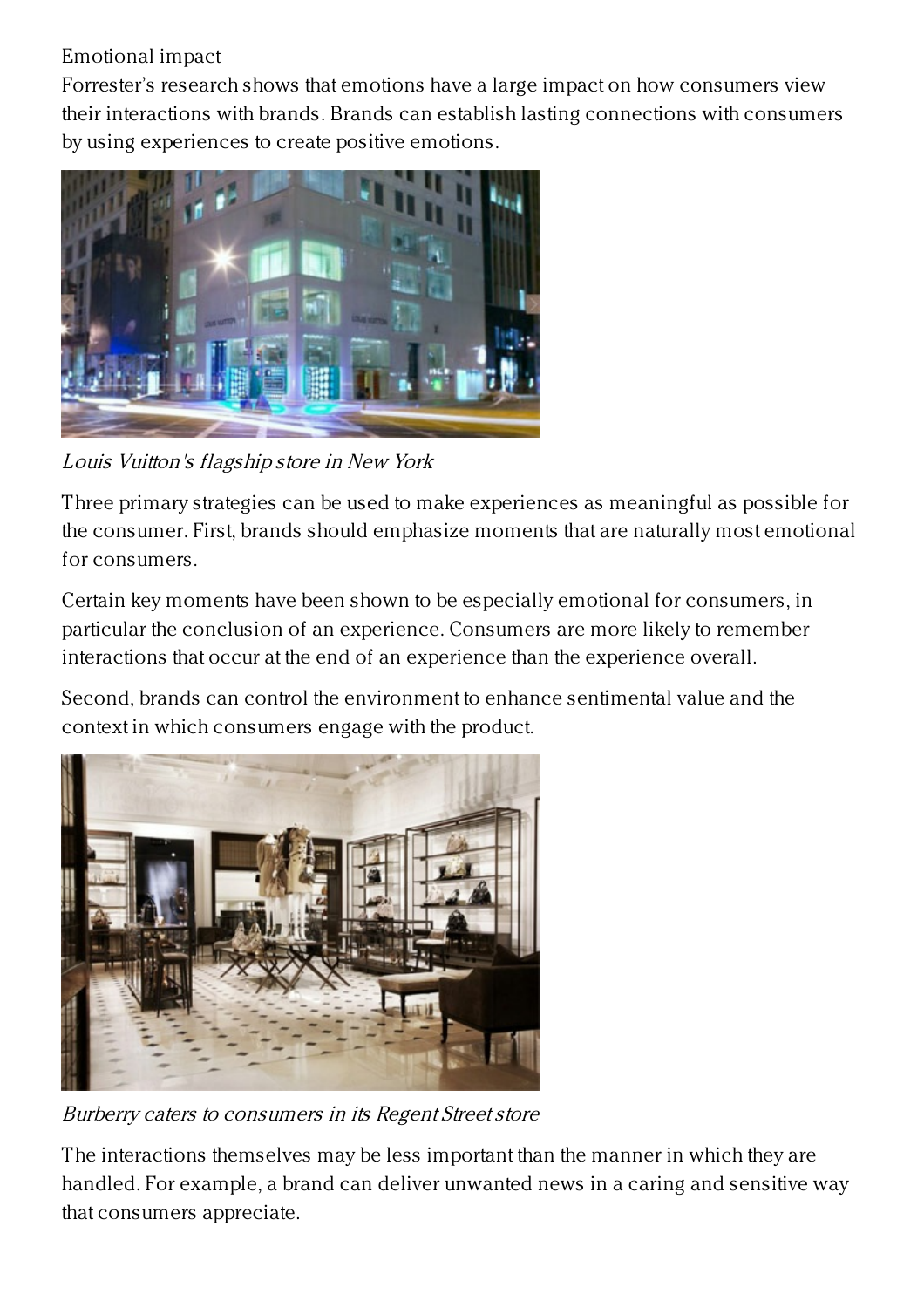Third, brands should attempt to connect with the consumer on a personal level.

It is important to keep in mind that humans are more sensitive to negative experiences compared to positive ones. Consumers are more likely to notice negative experiences and feel more strongly about them.

Consequently, it is more beneficial for a brand to strive to minimize negative experiences than introduce potentially positive ones. Consumers are hypersensitive, and one bad interaction might affect their perception of a brand for years to come.



Salesperson assists consumers at Dior

## Feeling good

Brands looking to improve consumers' experiences must first understand the emotions that influence these interactions. As technology redefines what it means to compete, brands will need to have a scientific understanding of the factors that lead to success in consumer experiences, according to a principal analyst last year at Forrester's Forum for Customer Experience Professionals East: "Why Good Is Not Good Enough."

During "The making of a great customer experience" keynote, the principal analyst shared data and tips from Forrester's 2014 CXi research report. The report looked at how consumer experiences are judged and was meant to help brands understand what it means to compete at an elite level in 2014 (see [story](https://www.luxurydaily.com/emotion-generated-through-consumer-experience-drives-brand-loyalty/)).

Technology can increasingly be used to improve relationships and help brands establish better connections with consumers. While retail has evolved with additional sales channels, the black book of client information has remained largely unchanged, according to an executive from Boston Retail Partners at the Luxury Insights Summit 2015 April 29.

Providing a high-quality shopping experience requires knowledge of a consumer's wants and needs, which can be aided and supported by technology. Centralizing consumer information and implementing systems that can recognize them across channels makes